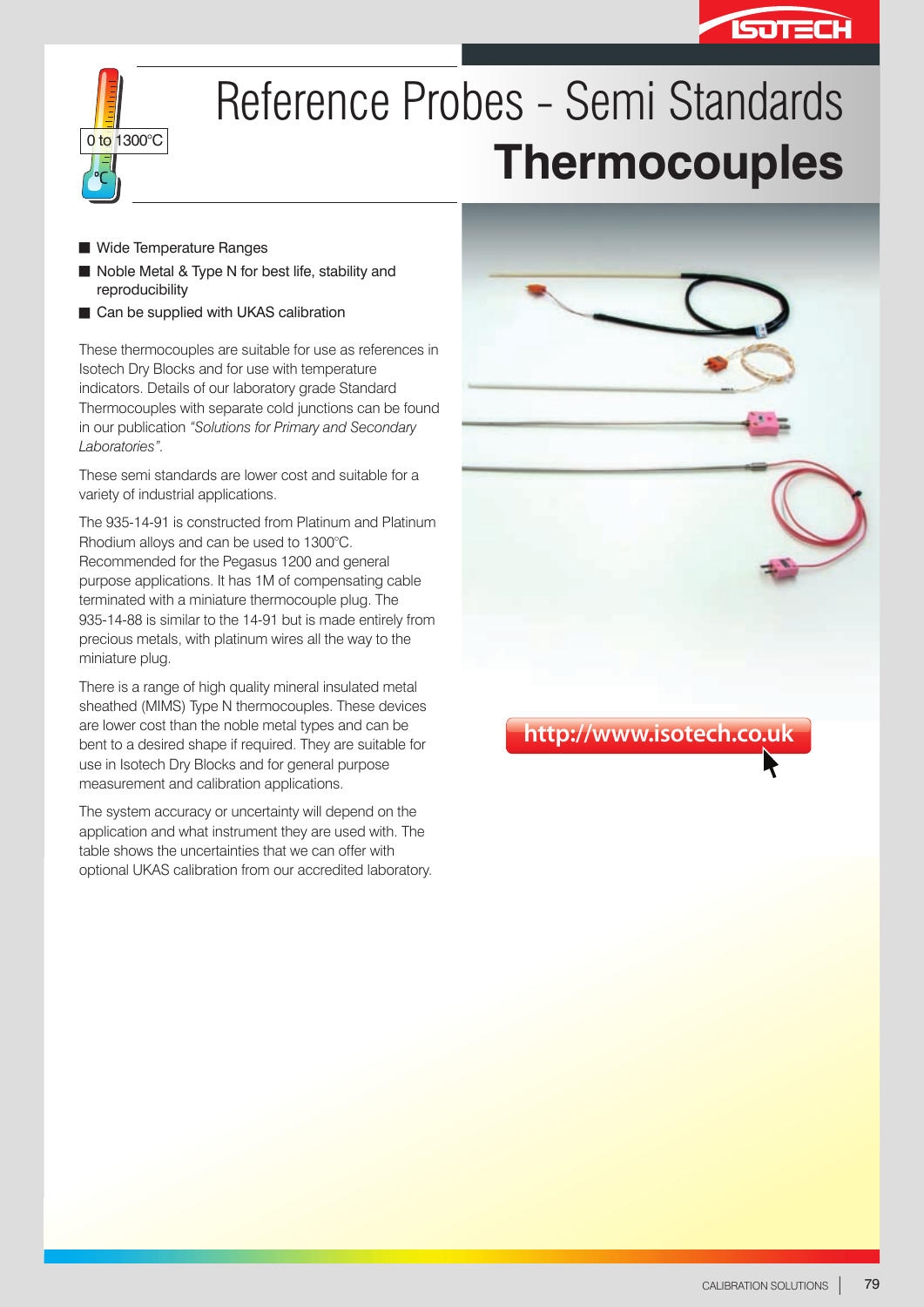

## **n** Noble Metal Thermocouples

Platinum wire for best performance, ceramic sheath construction. Carry case included.

| <b>Model</b>                                             | <b>Diameter</b> | Length (A)        | Range                 | <b>Application</b>          | Type |  |  |  |  |
|----------------------------------------------------------|-----------------|-------------------|-----------------------|-----------------------------|------|--|--|--|--|
| 935-14-91/R                                              | 5 <sub>mm</sub> | 300 <sub>mm</sub> | 0 to $1300^{\circ}$ C | Pegasus                     | R    |  |  |  |  |
| 935-14-91/S                                              | 5 <sub>mm</sub> | 300 <sub>mm</sub> | 0 to $1300^{\circ}$ C | <b>General Purpose</b>      | IS.  |  |  |  |  |
| <b>Termination:</b> 1M extension cable to miniature plug |                 |                   |                       |                             |      |  |  |  |  |
| 935-14-88/R                                              | 5 <sub>mm</sub> | 300 <sub>mm</sub> | 0 to $1300^{\circ}$ C | Working industrial standard | R    |  |  |  |  |
| 935-14-88/S                                              | 5 <sub>mm</sub> | 300 <sub>mm</sub> | 0 to $1300^{\circ}$ C |                             | IS.  |  |  |  |  |
| Termination: 1M platinum cable to miniature plug         |                 |                   |                       |                             |      |  |  |  |  |

 $\overline{A -}$ 



### **n** Type N Thermocouples

Recommended base metal thermocouple, low cost metal sheathed.

| <b>Model</b> | <b>Diameter</b> | Length(A)         | <b>Termination</b>              | Range                 | <b>Application</b>        | <b>Type</b>    |
|--------------|-----------------|-------------------|---------------------------------|-----------------------|---------------------------|----------------|
| 935-14-63    | 3 <sub>mm</sub> | 300mm             | 1M Cable<br>Miniature Plug      | 0 to $1200^{\circ}$ C | Gemini 700<br>Jupiter 650 | $\overline{N}$ |
| 935-14-64    | 3 <sub>mm</sub> | 300mm             | <b>Miniature</b><br>Plug        | 0 to $1200^{\circ}$ C | General<br>Purpose        | $\overline{N}$ |
| 935-14-65    | 3 <sub>mm</sub> | $300$ mm          | Standard<br>Plug                | 0 to $1200^{\circ}$ C | General<br>Purpose        | $\overline{N}$ |
| 935-14-66    | 3mm             | 500mm             | 1M Cable<br>Miniature Plug      | 0 to $1200^{\circ}$ C | General<br>Purpose        | $\overline{N}$ |
| 935-14-67    | 3mm             | 500mm             | <b>Miniature</b><br><b>Plug</b> | 0 to $1200^{\circ}$ C | General<br>Purpose        | N              |
| 935-14-68    | 3 <sub>mm</sub> | 500 <sub>mm</sub> | Standard<br>Plug                | 0 to 1200°C           | General<br>Purpose        | N              |